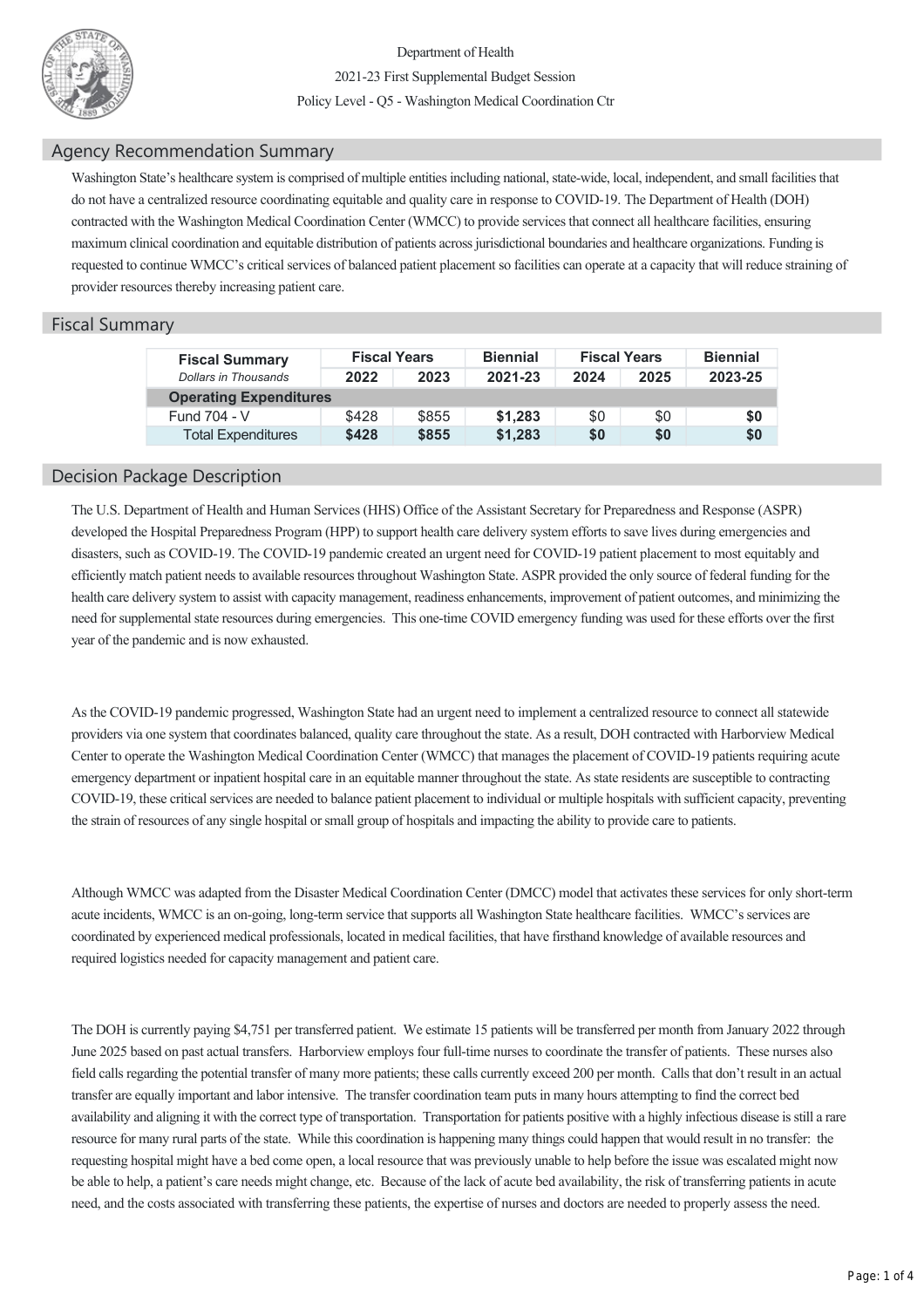If WMCC's services are discontinued, non-medically trained DOH staff will have to assume the work without having a centralized structure in place, or the trained medical personnel to consult on the various medical needs of patients and available resources. This may result in:

- Increased response time for critical patient care that may increase the odds of a patient having a negative outcome;
- A decrease in the number of cases receiving assistance resulting in hospitals nearing or reaching capacity and potentially having to institute crisis standards of care;
- Inability to medically discuss patient information with the referring provider which will make identifying specific patient medical needs and available resources difficult if not impossible;
- Assistance not being available 24 hours per day which will cause a delay in transfer coordination, which in turn will delay effect delaying access to a bed for another patient at the location who needs it; and
- Other important work not being completed as staff are redirected to this effort.

DOH requests funding from January 2022 through June 2025 to continue the contractual engagement with the WMCC to increase efficient management and maximization of scarce hospital resources to ensure COVID-19 patients are provided with timely, equitable, and quality, lifesaving care that contributes to improved patient outcomes.

## Assumptions and Calculations

## *Expansion, Reduction, Elimination or Alteration of a current program or service:*

N/A

## *Detailed Assumptions and Calculations:*

See 2021-23 O5-PL WMCC FNCal

#### *Workforce Assumptions:*

Contract management efforts will be performed by existing staff within existing resources.

## *How is your proposal impacting equity in the state?*

The Department of Health (DOH) contracted with the Washington Medical Coordination Center (WMCC) to provide services that connect all healthcare facilities, ensuring maximum clinical coordination and equitable distribution of patients across jurisdictional boundaries and healthcare organizations. Funding is requested to continue WMCC's critical services of balanced patient placement so facilities can operate at a capacity that will reduce straining of provider resources thereby increasing patient care.

## Strategic and Performance Outcomes

## *Strategic Framework:*

The DOH contracted with the Washington Medical Coordination Center (WMCC) to centrally manage the equitable placement of COVID19 patients and reduce the impact to resources of any one healthcare entity, in direct response to the Governor's Proclamation 20-05 declaring a state of emergency due to COVID-19 and which directed state agencies to use all resources necessary to prepare for and respond to the outbreak. As the pandemic continues, DOH will continue to support this highest priority of the state.

Employing WMCC to equitably manage COVID19 patients' placement with providers statewide relates to DOH's strategic goal of Data, Information, and Technology Innovations by centralizing medical entities' resource data to reduce the risk of demand exceeding capacity within the healthcare system and to better support the healthcare outcomes of patients.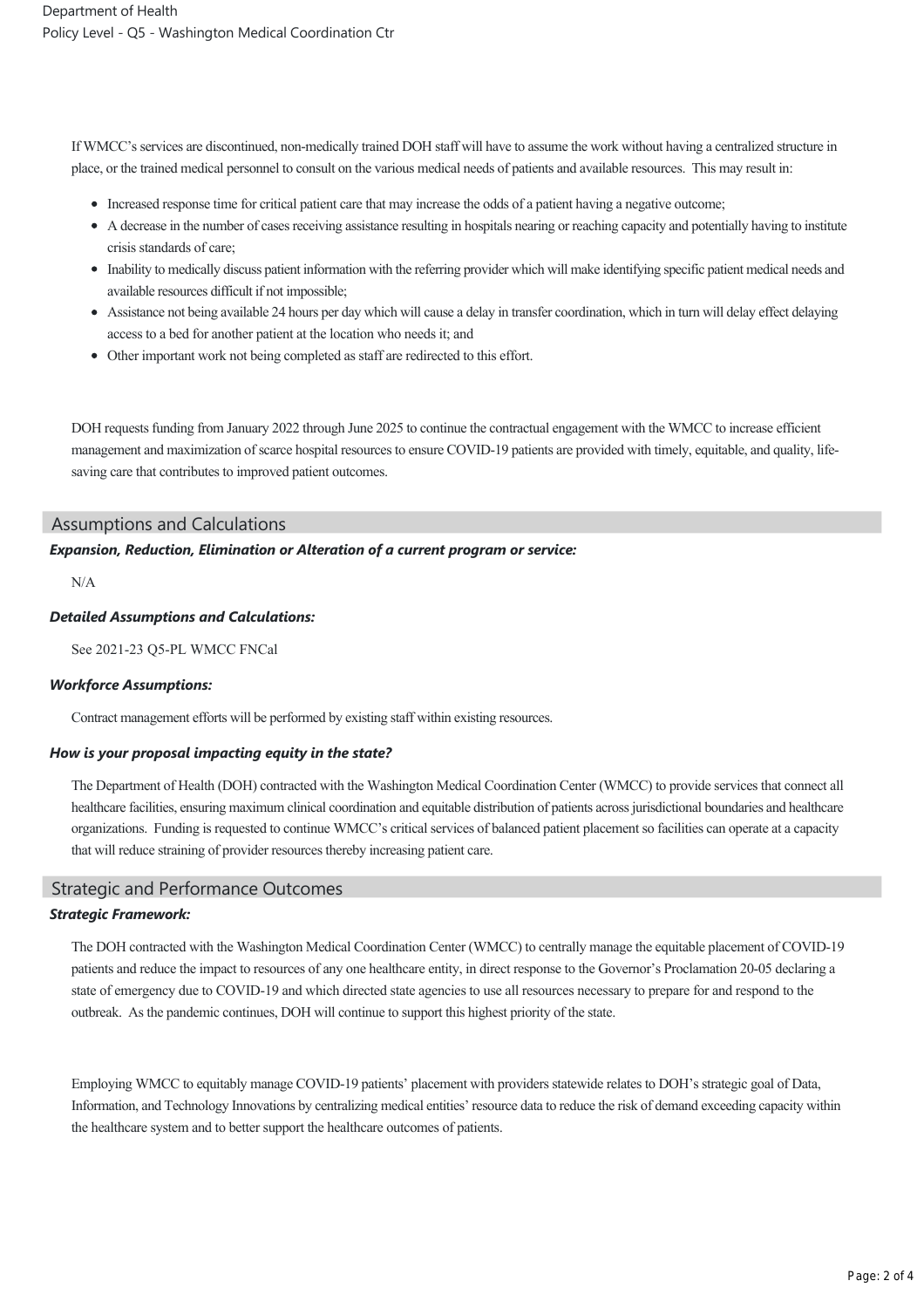Department of Health Policy Level ‐ Q5 ‐ Washington Medical Coordination Ctr

#### *Performance Outcomes:*

The WMCC estimates assisting with 15 patient movement cases per month, or 90 cases total from July 2021 – December 2021. These estimates do not reflect other critical work involved in the statewide and or regional coordination including phone assistance. As of June 2021, calls have exceeded 200 per month. Each call requires an action/response, but not all require a patient movement.

DOH does not have the medically trained staff to coordinate patient movements or answer calls, therefore WMCC has four dedicated nurses working full time to manage call volume 24/7.

Other Collateral Connections

## *Puget Sound Recovery:*

N/A

#### *State Workforce Impacts:*

N/A

## *Intergovernmental:*

N/A

## *Legal or Administrative Mandates:*

Department of Health's contracting with the Washington Medical Coordination Center (WMCC) to centrally manage the equitable placement of COVID-19 patients and reduce the impact to resources of any one healthcare entity, was in direct response to the Governor's Proclamation 20-05 declaring a state of emergency due to COVID-19 and which directed state agencies to use all resources necessary to prepare for and respond to the outbreak.

## *Stakeholder Response:*

Washington hospitals and local fire and EMS transport services

## *Changes from Current Law:*

N/A

## *State Facilities Impacts:*

N/A

# IT Addendum

*Does this Decision Package include funding for any IT‐related costs, including hardware, software, (including cloud‐based services), contracts or IT staff?*

No

# Objects of Expenditure

| <b>Objects of Expenditure</b> | <b>Fiscal Years</b> |       | <b>Biennial</b> | <b>Fiscal Years</b> |      | <b>Biennial</b> |
|-------------------------------|---------------------|-------|-----------------|---------------------|------|-----------------|
| Dollars in Thousands          | 2022                | 2023  | 2021-23         | 2024                | 2025 | 2023-25         |
| Obj. A                        | \$3                 | \$7   | \$10            | \$0                 | \$0  | \$0             |
| Obj. B                        | \$2                 | \$3   | \$5             | \$0                 | \$0  | \$0             |
| Obj. C                        | \$422               | \$843 | \$1,265         | \$0                 | \$0  | \$0             |
| Obj. E                        | \$1                 | \$2   | \$3             | \$0                 | \$0  | \$0             |